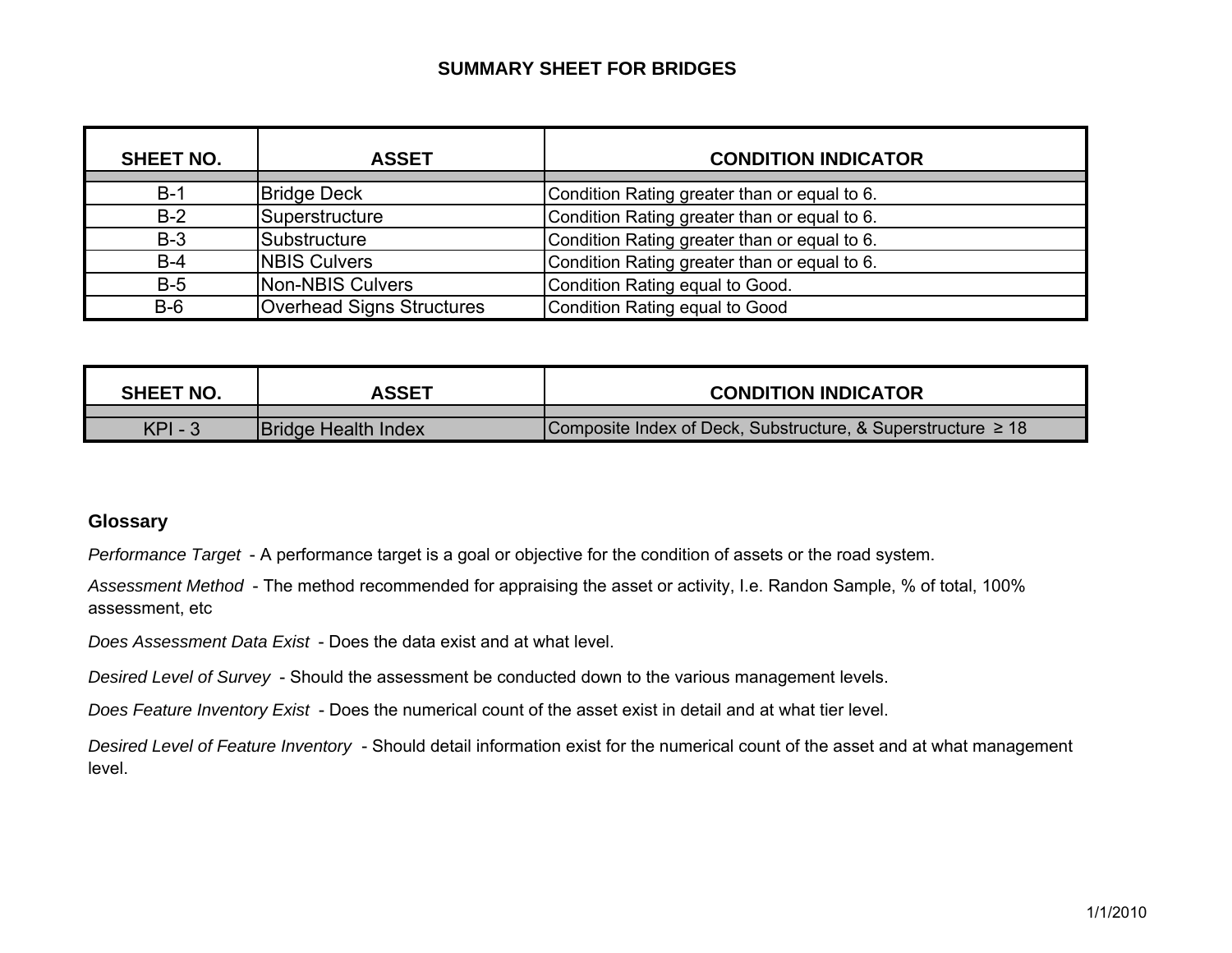| Element:              | <b>Bridge Maintenance and Preservation</b> |                                                         |  |  |  |  |  |
|-----------------------|--------------------------------------------|---------------------------------------------------------|--|--|--|--|--|
| Asset:                | Deck                                       |                                                         |  |  |  |  |  |
| Activities:           | Deck Maintenance                           |                                                         |  |  |  |  |  |
| Condition Indicator:  |                                            | Condition Rating greater than or equal to 6.            |  |  |  |  |  |
| Performance Measure:  |                                            | % of Bridges with decks meeting the condition indicator |  |  |  |  |  |
| Work Plan Focus Area: |                                            | Infrastructure Health                                   |  |  |  |  |  |

| <b>LOS Category</b> | <b>LOS Description</b>                                              |
|---------------------|---------------------------------------------------------------------|
| A                   | 90% or more of bridges with decks meeting the condition indicator   |
| В                   | 80% to < 90% of bridges with decks meeting the condition indicator  |
| С                   | 70% to < 80% of bridges with decks meeting the condition indicator  |
| D                   | 60% to < 70% of bridges with decks meeting the condition indicator  |
| F                   | Less than 60% of bridges with decks meeting the condition indicator |

|                                    | Statewide Regional |            | Subregional | <b>Division</b> | County     |
|------------------------------------|--------------------|------------|-------------|-----------------|------------|
| Performance Target                 |                    |            |             | <b>NA</b>       | <b>NA</b>  |
| <b>Assessment Method</b>           | BIR                | <b>BIR</b> | <b>BIR</b>  | <b>BIR</b>      | <b>BIR</b> |
| Does Assessment Data exist         |                    |            |             |                 |            |
| Desired level of survey            |                    |            |             |                 |            |
| Does Feature Inventory exist       |                    |            |             |                 |            |
| Desired level of Feature Inventory |                    |            |             |                 |            |

Glossary BIR: Bridge Inspection Report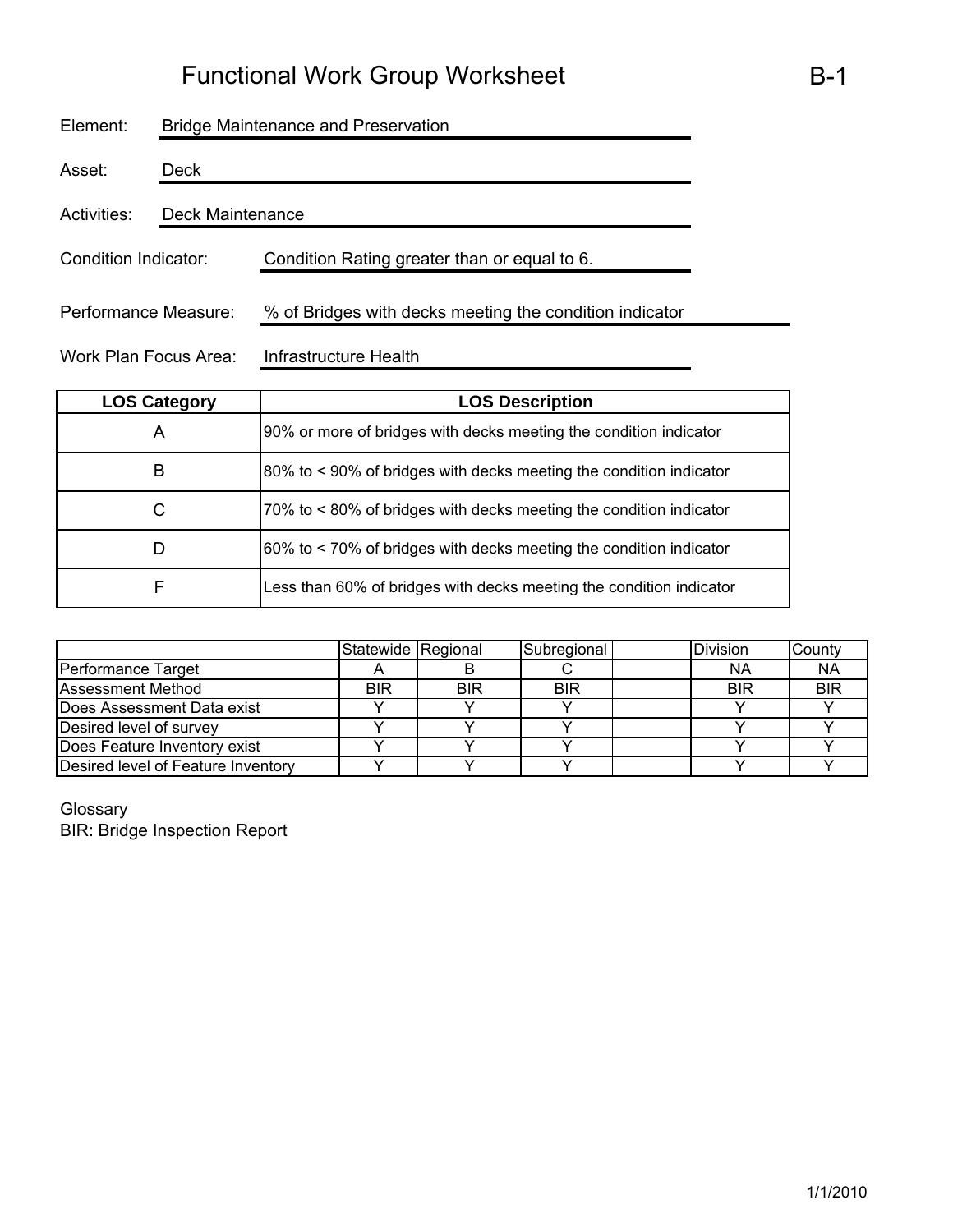| Element:             | <b>Bridge Maintenance and Preservation</b> |                                                                      |  |  |  |  |  |
|----------------------|--------------------------------------------|----------------------------------------------------------------------|--|--|--|--|--|
| Asset:               | Superstructure                             |                                                                      |  |  |  |  |  |
| Activities:          |                                            | Superstructure Maintenance                                           |  |  |  |  |  |
| Condition Indicator: |                                            | Condition Rating greater than or equal to 6.                         |  |  |  |  |  |
| Performance Measure: |                                            | % of Bridges with Superstructures meeting the<br>condition indicator |  |  |  |  |  |

Work Plan Focus Area: Infrastructure Health

| <b>LOS Category</b> | <b>LOS Description</b>                                                                  |
|---------------------|-----------------------------------------------------------------------------------------|
| Α                   | 90% or more of Bridges with superstructures meeting the condition<br>indicator          |
| B                   | 80% to < 90% or more of Bridges with superstructures meeting the<br>condition indicator |
| С                   | 70% to < 80% or more of Bridges with superstructures meeting the<br>condition indicator |
| D                   | 60% to < 70% or more of Bridges with superstructures meeting the<br>condition indicator |
| F                   | Less than 60% of Bridges with superstructures meeting the condition<br>indicator        |

|                                    | Statewide Regional |            | Subregional | <b>Division</b> | County     |
|------------------------------------|--------------------|------------|-------------|-----------------|------------|
| Performance Target                 |                    |            |             | <b>NA</b>       | <b>NA</b>  |
| <b>Assessment Method</b>           | <b>BIR</b>         | <b>BIR</b> | <b>BIR</b>  | <b>BIR</b>      | <b>BIR</b> |
| Does Assessment Data exist         |                    |            |             |                 |            |
| Desired level of survey            |                    |            |             |                 |            |
| Does Feature Inventory exist       |                    |            |             |                 |            |
| Desired level of Feature Inventory |                    |            |             |                 |            |

### **Glossary**

BIR: Bridge Inspection Report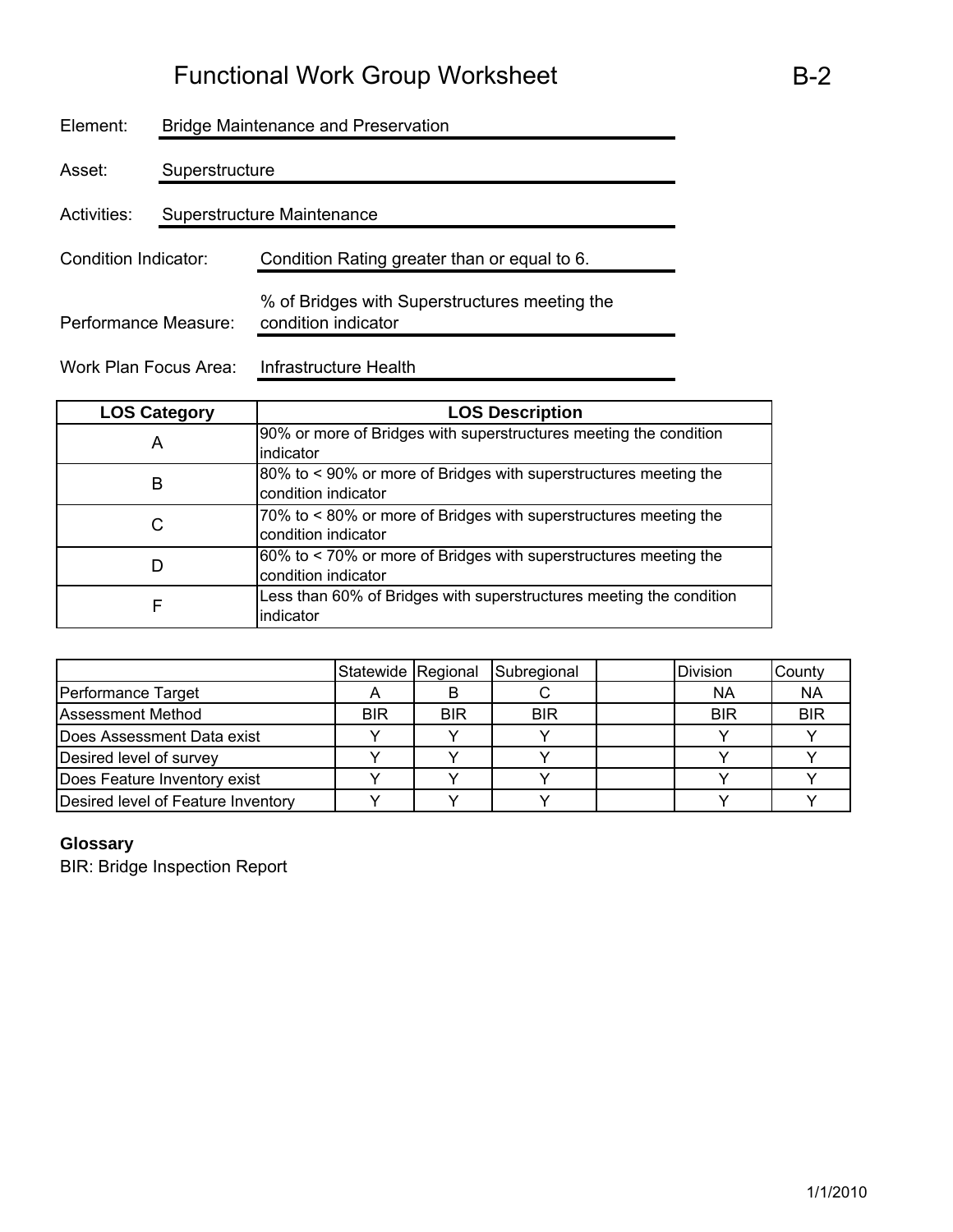| Element:             | <b>Bridge Maintenance and Preservation</b> |                                                                    |  |  |  |  |
|----------------------|--------------------------------------------|--------------------------------------------------------------------|--|--|--|--|
| Asset:               | Substructure                               |                                                                    |  |  |  |  |
| Activities:          | Substructure Maintenance                   |                                                                    |  |  |  |  |
| Condition Indicator: |                                            | Condition Rating greater than or equal to 6.                       |  |  |  |  |
| Performance Measure: |                                            | % of Bridges with Substructures meeting the<br>condition indicator |  |  |  |  |

Work Plan Focus Area: Infrastructure Health

| <b>LOS Category</b> | <b>LOS Description</b>                                                                |
|---------------------|---------------------------------------------------------------------------------------|
| A                   | 90% or more of Bridges with substructures meeting the condition<br>indicator          |
| B                   | 80% to < 90% or more of Bridges with substructures meeting the<br>condition indicator |
|                     | 70% to <80% or more of Bridges with substructures meeting the<br>condition indicator  |
| D                   | 60% to < 70% or more of Bridges with substructures meeting the<br>condition indicator |
| F                   | Less than 60% of Bridges with substructures meeting the condition<br>indicator        |

|                                    | Statewide Regional |            | Subregional | Division   | County     |
|------------------------------------|--------------------|------------|-------------|------------|------------|
| Performance Target                 |                    |            |             | <b>NA</b>  | <b>NA</b>  |
| <b>Assessment Method</b>           | <b>BIR</b>         | <b>BIR</b> | <b>BIR</b>  | <b>BIR</b> | <b>BIR</b> |
| Does Assessment Data exist         |                    |            |             |            |            |
| Desired level of survey            |                    |            |             |            |            |
| Does Feature Inventory exist       |                    |            |             |            |            |
| Desired level of Feature Inventory |                    |            |             |            |            |

### **Glossary**

BIR: Bridge Inspection Report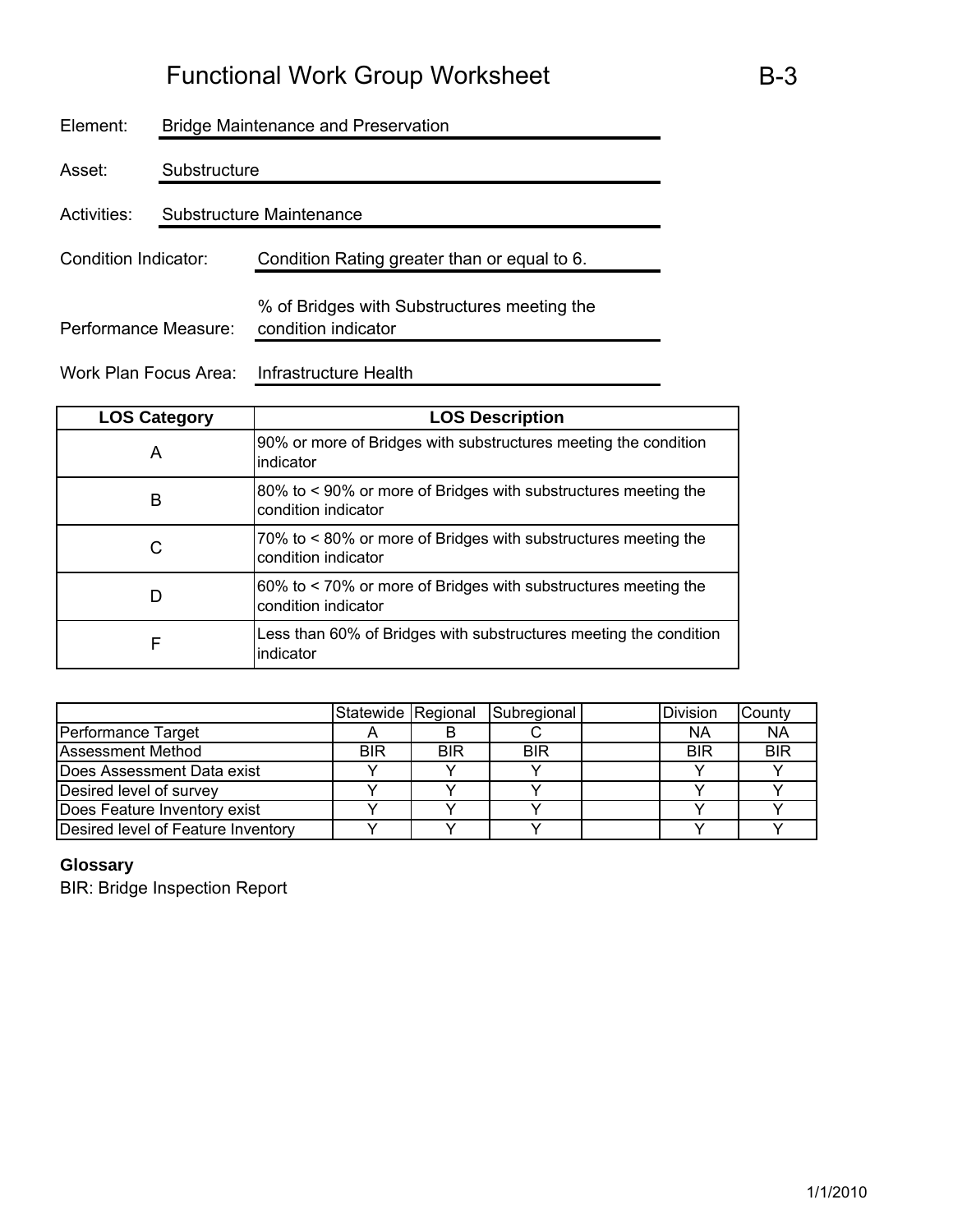| Element:              | Bridge Maintenance and Preservation |                                                          |  |  |  |
|-----------------------|-------------------------------------|----------------------------------------------------------|--|--|--|
| Asset:                |                                     | NBIS Culvert (Span opening greater than or equal to 20') |  |  |  |
| Activities:           | <b>NBIS Culvert Maintenance</b>     |                                                          |  |  |  |
| Condition Indicator:  |                                     | Condition Rating greater than or equal to 6.             |  |  |  |
| Performance Measure:  |                                     | Percent of NBIS culverts meeting the condition indicator |  |  |  |
| Work Plan Focus Area: |                                     | Infrastructure Health                                    |  |  |  |

| <b>LOS Category</b> | <b>LOS Description</b>                               |
|---------------------|------------------------------------------------------|
| A                   | 85% or more of culverts meet the condition indicator |
| B                   | 180% to < 85% of culverts meet condition indicator   |
| С                   | 75% to < 80% of culverts meet condition indicator    |
| D                   | 70% to < 75% of culverts meet condition indicator    |
| F                   | Less than 70% of culvert meet condition indicator    |

|                                    | Statewide Regional |            | Subregional | Division   | County     |
|------------------------------------|--------------------|------------|-------------|------------|------------|
| Performance Target                 |                    |            |             | ΝA         | <b>NA</b>  |
| <b>Assessment Method</b>           | <b>BIR</b>         | <b>BIR</b> | <b>BIR</b>  | <b>BIR</b> | <b>BIR</b> |
| Does Assessment Data exist         |                    |            |             |            |            |
| Desired level of survey            |                    |            |             |            |            |
| Does Feature Inventory exist       |                    |            |             |            |            |
| Desired level of Feature Inventory |                    |            |             |            |            |

#### **Glossary**

NBIS: BIR: Bridge Inspection Report

Comments: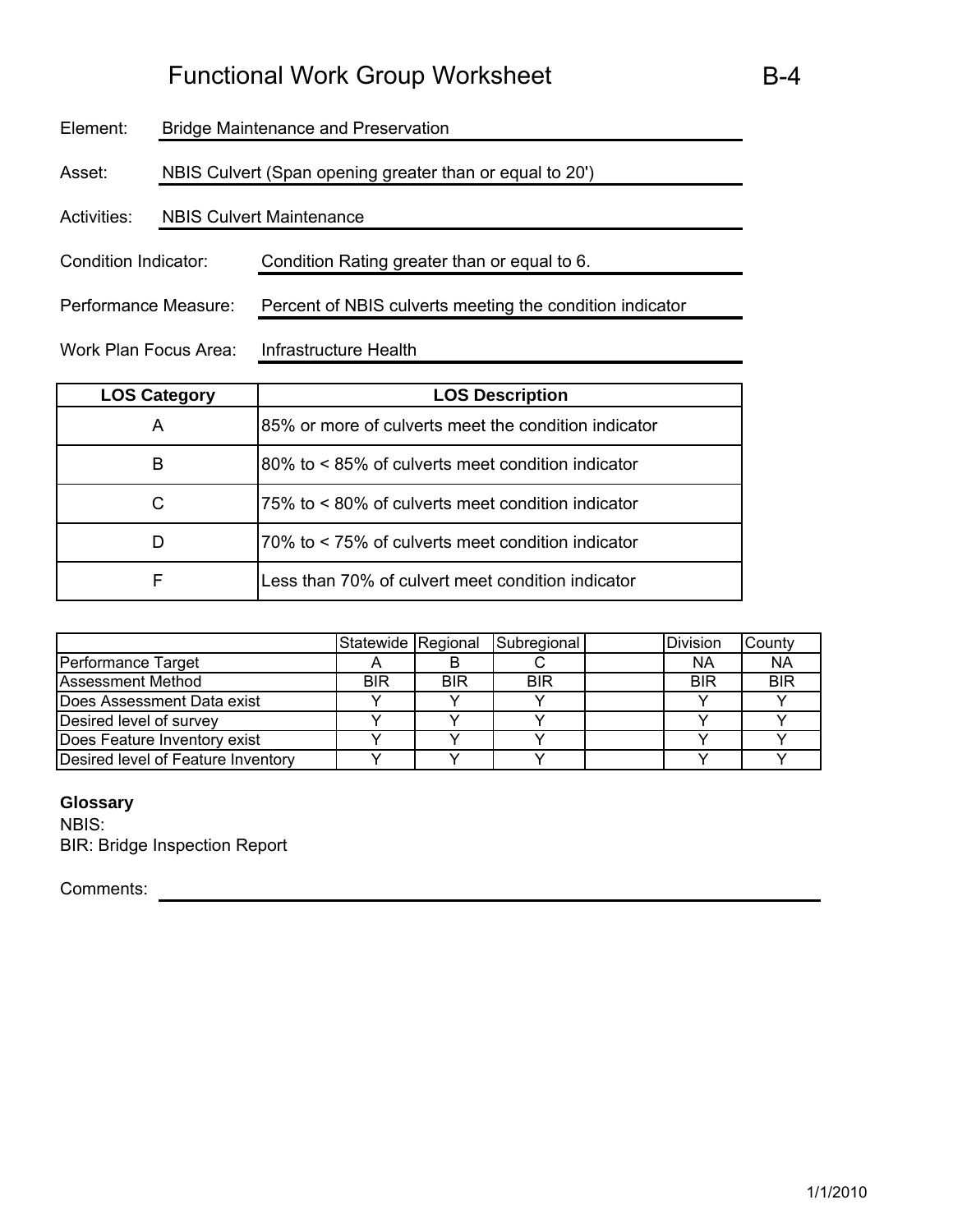| <b>Bridge Maintenance and Preservation</b>              |  |  |  |
|---------------------------------------------------------|--|--|--|
| NonNBIS Pipes and Culverts greater than 54"             |  |  |  |
| <b>NonNBIS Pipes and Culverts Maintenance</b>           |  |  |  |
| Condition Indicator:<br>Condition Rating equal to Good. |  |  |  |
|                                                         |  |  |  |

Performance Measure: Percent of NonNBIS pipes and culverts meeting the condition indicator

Work Plan Focus Area: Infrastructure Health

| <b>LOS Category</b> | <b>LOS Description</b>                                     |
|---------------------|------------------------------------------------------------|
| Α                   | 80% or greater of P&C meet condition rating equal to Good. |
| B                   | 70% to < 80% of P&C meet condition rating equal to Good.   |
| C                   | 60% to < 70% of P&C meet condition rating equal to Good.   |
|                     | 50% to < 60% of P&C meet condition rating equal to Good.   |
| F                   | 50% or less of P&C meet condition rating equal to Good.    |

|                                    | Statewide Regional |         | Subregional | <b>Division</b> | County    |
|------------------------------------|--------------------|---------|-------------|-----------------|-----------|
| Performance Target                 |                    |         |             | <b>NA</b>       | <b>NA</b> |
| <b>Assessment Method</b>           | Observe            | Observe | Observe     | Observe         | Observe   |
| Does Assessment Data exist         |                    |         |             |                 |           |
| Desired level of survey            |                    |         |             |                 |           |
| Does Feature Inventory exist       |                    |         |             |                 |           |
| Desired level of Feature Inventory |                    |         |             |                 |           |

#### **Glossary**

Comments: Subjective rating sheet. No regular rating cycle.

B-5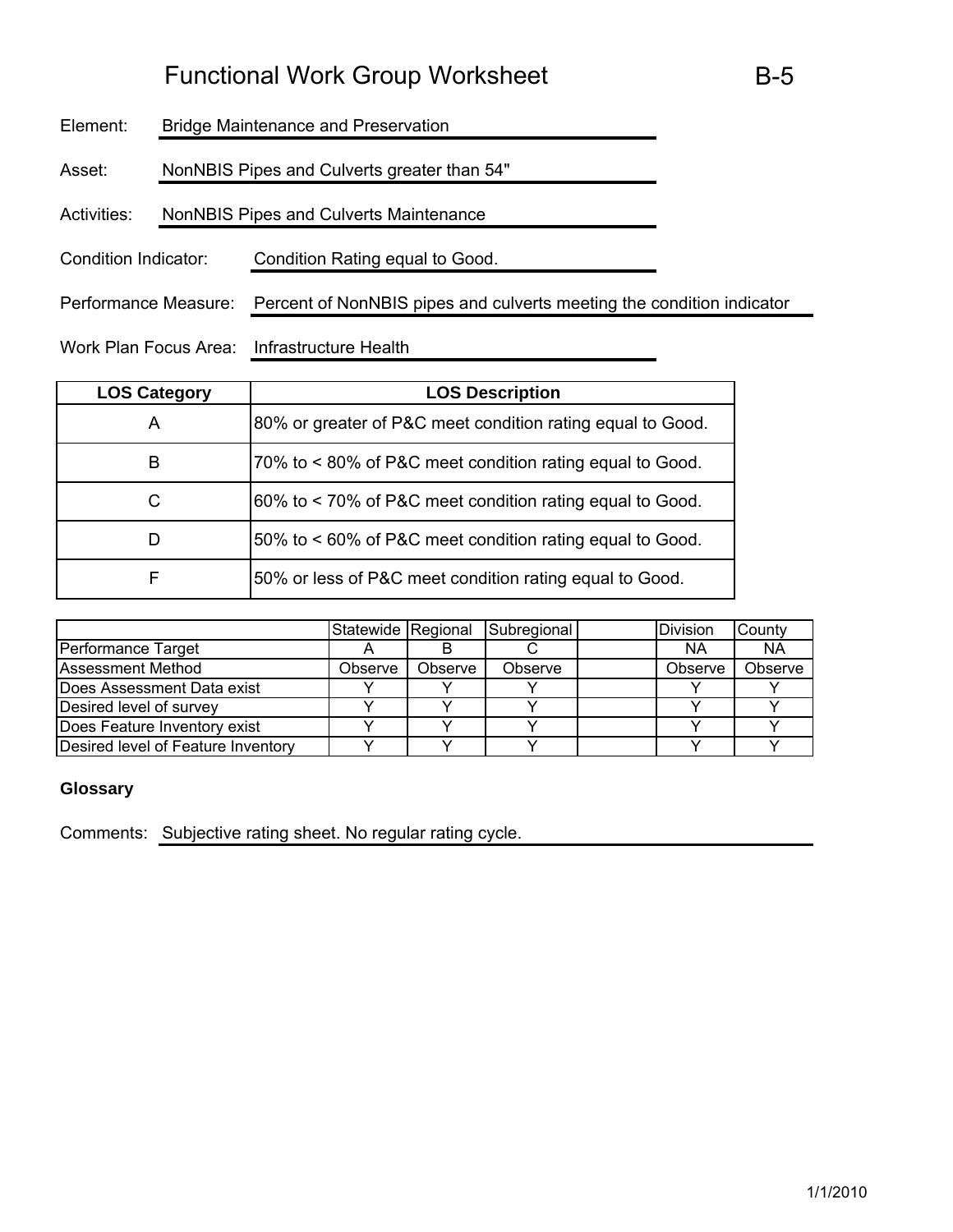| Element:              | <b>Bridge Maintenance and Preservation</b> |                                                               |  |  |  |  |
|-----------------------|--------------------------------------------|---------------------------------------------------------------|--|--|--|--|
| Asset:                |                                            | Overhead Sign Structure                                       |  |  |  |  |
| Activities:           |                                            | Overhead Sign Structure Maintenance                           |  |  |  |  |
| Condition Indicator:  |                                            | Condition Rating greater than or equal to 6                   |  |  |  |  |
| Performance Measure:  |                                            | % of overhead sign structures meeting the condition indicator |  |  |  |  |
| Work Plan Focus Area: |                                            | Infrastructure Health                                         |  |  |  |  |

| <b>LOS Category</b> | <b>LOS Description</b>                             |
|---------------------|----------------------------------------------------|
| A                   | 95% or greater of condition rating equal to 6      |
| В                   | Between 92% and 94% of condition rating equal to 6 |
|                     | Between 88% and 91% of condition rating equal to 6 |
|                     | Between 85% and 87% of condition rating equal to 6 |
| F                   | 85% or less of condition rating equal to 6         |

|                                    | Statewide Regional |                       | Subregional | <b>Division</b> | County                |
|------------------------------------|--------------------|-----------------------|-------------|-----------------|-----------------------|
| Performance Target                 |                    |                       |             | <b>NA</b>       | <b>NA</b>             |
| <b>Assessment Method</b>           |                    | Inspection Inspection | Inspection  |                 | Inspection Inspection |
| Does Assessment Data exist         |                    |                       |             |                 |                       |
| Desired level of survey            |                    |                       |             |                 |                       |
| Does Feature Inventory exist       |                    |                       |             |                 |                       |
| Desired level of Feature Inventory |                    |                       |             |                 |                       |

### **Glossary**

Comments: Inspection of Canilever every 4 years, spans every 8 years.